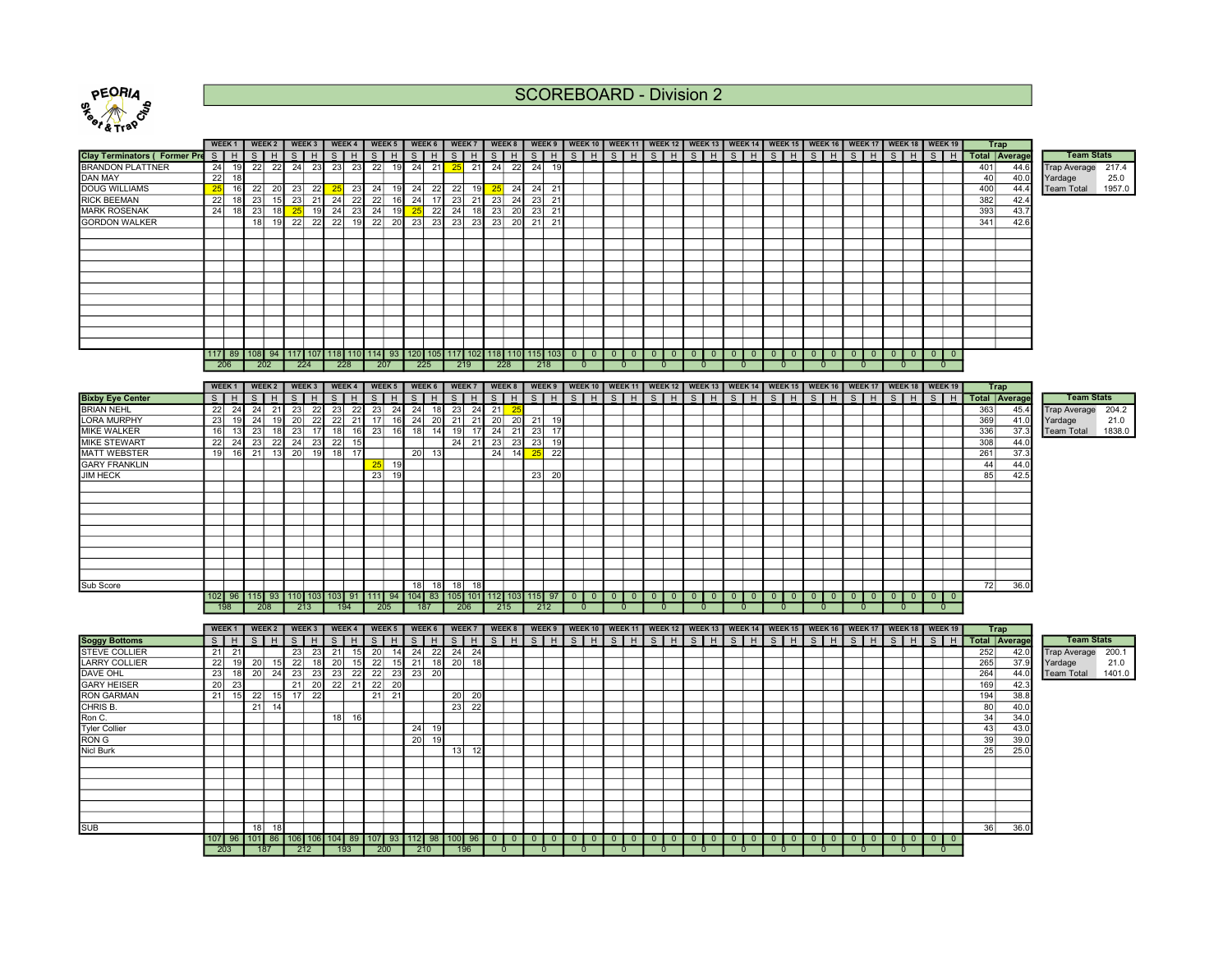|                                           |              | WEEK <sub>1</sub>            |                 | WEEK 2                     |    | WEEK 3         |              | WEEK 4                |                | WEEK 5                             |                         | WEEK 6             | WEEK 7          |                       |    | WEEK 8          |                                | WEEK 9          | WEEK 10   WEEK 11   WEEK 12   WEEK 13   WEEK 14   WEEK 15   WEEK 16   WEEK 17   WEEK 18   WEEK 19                                               |                |                |                    |                |                          |           |                    |                |                          |                          |                    |   |                                           |                    |                |            | <b>Trap</b>          |                                                 |
|-------------------------------------------|--------------|------------------------------|-----------------|----------------------------|----|----------------|--------------|-----------------------|----------------|------------------------------------|-------------------------|--------------------|-----------------|-----------------------|----|-----------------|--------------------------------|-----------------|-------------------------------------------------------------------------------------------------------------------------------------------------|----------------|----------------|--------------------|----------------|--------------------------|-----------|--------------------|----------------|--------------------------|--------------------------|--------------------|---|-------------------------------------------|--------------------|----------------|------------|----------------------|-------------------------------------------------|
| <b>Seat Renewal</b>                       | $\mathbf{s}$ | H                            | s               | H                          | S  | H              | $\mathsf{S}$ | H                     | $\overline{s}$ | H                                  | $\overline{\mathbf{s}}$ | H                  | $\mathbf{s}$    | H                     | S  | H               | $\overline{s}$                 | H               | $S$   $H$                                                                                                                                       | $S$ $H$        | $\overline{s}$ | H                  | $S$ $H$        |                          | $S$ $H$   | $S$ $H$            |                | $\overline{s}$           | H                        | S                  | H | S<br>H                                    | $\mathbf{s}$       | H              |            | <b>Total Average</b> | <b>Team Stats</b>                               |
| KATHY STANKARD                            | 22           | 19                           | 19              | 13                         | 15 | 13             | 20           | 13                    | 16             | 17                                 | 16                      | 19                 | 15              | 14                    | 20 | 19              | 20                             | -18             |                                                                                                                                                 |                |                |                    |                |                          |           |                    |                |                          |                          |                    |   |                                           |                    |                | 308        | 34.2                 | <b>Trap Average</b><br>199.9                    |
| <b>CHUCK TERWILLIGER</b>                  | 22           |                              | 24              | 20                         | 24 | 19             | 22           | 20                    | 25             | $\overline{20}$                    | 23                      | 23                 | 24              | $\overline{21}$       |    |                 | 25                             | $\overline{24}$ |                                                                                                                                                 |                |                |                    |                |                          |           |                    |                |                          |                          |                    |   |                                           |                    |                | 361        | 45.                  | 20.0<br>Yardage                                 |
| <b>DICK ANDERSON</b>                      | 25           | 24                           | 20              | $\overline{17}$            |    | $24$ 23        | 23           | $\overline{22}$       | 23             | $\overline{21}$                    | 25                      | $\overline{21}$    | $\overline{24}$ | $\overline{23}$       | 25 | 24              | 23                             | $\overline{23}$ |                                                                                                                                                 |                |                |                    |                |                          |           |                    |                |                          |                          |                    |   |                                           |                    |                | 410        | 45.6                 | 1799.0<br><b>Team Total</b>                     |
| <b>MIKE THOR</b>                          | 22           | 17                           | 16              | 16                         |    |                | 21           | 10                    | 17             | 17                                 | 16                      | 19                 | 16              | 16                    | 22 | 20              | 23                             | 21              |                                                                                                                                                 |                |                |                    |                |                          |           |                    |                |                          |                          |                    |   |                                           |                    |                | 289        | 36.1                 |                                                 |
| CINDI HORRIE                              |              |                              | 24              | 10                         | 18 | 1۶             |              |                       | 17             | 18                                 | 20                      | 21                 | 21              | 19                    | 21 | 19              | 22                             | 22              |                                                                                                                                                 |                |                |                    |                |                          |           |                    |                |                          |                          |                    |   |                                           |                    |                | 270        | 38.6                 |                                                 |
| Paul Aaron                                |              |                              |                 |                            |    |                | 21           | 21                    |                |                                    |                         |                    |                 |                       | 25 | $\overline{22}$ |                                |                 |                                                                                                                                                 |                |                |                    |                |                          |           |                    |                |                          |                          |                    |   |                                           |                    |                | 89         | 44.5                 |                                                 |
|                                           |              |                              |                 |                            |    |                |              |                       |                |                                    |                         |                    |                 |                       |    |                 |                                |                 |                                                                                                                                                 |                |                |                    |                |                          |           |                    |                |                          |                          |                    |   |                                           |                    |                |            |                      |                                                 |
|                                           |              |                              |                 |                            |    |                |              |                       |                |                                    |                         |                    |                 |                       |    |                 |                                |                 |                                                                                                                                                 |                |                |                    |                |                          |           |                    |                |                          |                          |                    |   |                                           |                    |                |            |                      |                                                 |
|                                           |              |                              |                 |                            |    |                |              |                       |                |                                    |                         |                    |                 |                       |    |                 |                                |                 |                                                                                                                                                 |                |                |                    |                |                          |           |                    |                |                          |                          |                    |   |                                           |                    |                |            |                      |                                                 |
|                                           |              |                              |                 |                            |    |                |              |                       |                |                                    |                         |                    |                 |                       |    |                 |                                |                 |                                                                                                                                                 |                |                |                    |                |                          |           |                    |                |                          |                          |                    |   |                                           |                    |                |            |                      |                                                 |
|                                           |              |                              |                 |                            |    |                |              |                       |                |                                    |                         |                    |                 |                       |    |                 |                                |                 |                                                                                                                                                 |                |                |                    |                |                          |           |                    |                |                          |                          |                    |   |                                           |                    |                |            |                      |                                                 |
|                                           |              |                              |                 |                            |    |                |              |                       |                |                                    |                         |                    |                 |                       |    |                 |                                |                 |                                                                                                                                                 |                |                |                    |                |                          |           |                    |                |                          |                          |                    |   |                                           |                    |                |            |                      |                                                 |
|                                           |              |                              |                 |                            |    |                |              |                       |                |                                    |                         |                    |                 |                       |    |                 |                                |                 |                                                                                                                                                 |                |                |                    |                |                          |           |                    |                |                          |                          |                    |   |                                           |                    |                |            |                      |                                                 |
|                                           |              |                              |                 |                            |    |                |              |                       |                |                                    |                         |                    |                 |                       |    |                 |                                |                 |                                                                                                                                                 |                |                |                    |                |                          |           |                    |                |                          |                          |                    |   |                                           |                    |                |            |                      |                                                 |
|                                           |              |                              |                 |                            |    |                |              |                       |                |                                    |                         |                    |                 |                       |    |                 |                                |                 |                                                                                                                                                 |                |                |                    |                |                          |           |                    |                |                          |                          |                    |   |                                           |                    |                |            |                      |                                                 |
|                                           |              |                              |                 |                            |    |                |              |                       |                |                                    |                         |                    |                 |                       |    |                 |                                |                 |                                                                                                                                                 |                |                |                    |                |                          |           |                    |                |                          |                          |                    |   |                                           |                    |                |            |                      |                                                 |
| <b>SUB</b>                                | 19           | 18                           |                 |                            | 18 | 17             |              |                       |                |                                    |                         |                    |                 |                       |    |                 |                                |                 |                                                                                                                                                 |                |                |                    |                |                          |           |                    |                |                          |                          |                    |   |                                           |                    |                | 72         | 36.0                 |                                                 |
|                                           |              | 110 103                      |                 | $103$ 76                   |    | 99   90        | 107          | 86                    | 98             | 93                                 |                         |                    |                 |                       |    |                 | 100 103 100 93 113 104 113 108 |                 |                                                                                                                                                 |                |                | $0$ 0              | $0$ 0          | $\overline{\phantom{0}}$ | $\circ$   | $\overline{0}$     | $\overline{0}$ | $\overline{\phantom{0}}$ | $\overline{\phantom{0}}$ | $0$ 0              |   | $\overline{0}$<br>$\overline{\mathbf{0}}$ |                    | $0$   0        |            |                      |                                                 |
|                                           |              | 213                          |                 | 179                        |    | 189            |              | 193                   |                | 191                                | 203                     |                    |                 | 193                   |    | 217             | 221                            |                 | $\mathbf{0}$                                                                                                                                    | $\overline{0}$ |                | $\overline{0}$     | $\overline{0}$ | $\mathbf{0}$             |           | $\overline{0}$     |                | $\overline{0}$           |                          | $\overline{0}$     |   | $\mathbf{0}$                              |                    | $\mathbf{0}$   |            |                      |                                                 |
|                                           |              |                              |                 |                            |    |                |              |                       |                |                                    |                         |                    |                 |                       |    |                 |                                |                 |                                                                                                                                                 |                |                |                    |                |                          |           |                    |                |                          |                          |                    |   |                                           |                    |                |            |                      |                                                 |
|                                           |              | WEEK <sub>1</sub>            |                 | <b>WEEK 2</b>              |    | WEEK 3         |              | WEEK 4                |                | WEEK 5                             |                         | WEEK 6             | <b>WEEK7</b>    |                       |    | WEEK 8          |                                | WEEK 9          | WEEK 10                                                                                                                                         | <b>WEEK 11</b> |                | WEEK <sub>12</sub> | WEEK 13        |                          | WEEK 14   | WEEK <sub>15</sub> |                | WEEK 16                  |                          | WEEK 17            |   | WEEK 18                                   | WEEK <sub>19</sub> |                |            | Trap                 |                                                 |
| <b>Tom Smith Plumbing</b>                 | S            | H                            |                 | $S$   $H$                  | S  | H              | S            | H                     |                | $S$   H                            |                         | $S$ $H$            | $S$ $H$         |                       | S  | H               | S                              | <b>H</b>        | $\mathsf{S}$<br><b>H</b>                                                                                                                        | S H            | S              | H                  | $S$   $H$      |                          | $S$   $H$ | S                  | H              | S                        | H                        | H<br>$S_{\perp}$   |   | S<br>H                                    | S.                 | H              |            | <b>Total Average</b> | <b>Team Stats</b>                               |
| Tom Smith                                 | 22           | 24                           | 23              | 17                         |    |                | 24           | 18                    | 21             | 19                                 |                         |                    |                 |                       | 23 | 23              |                                |                 |                                                                                                                                                 |                |                |                    |                |                          |           |                    |                |                          |                          |                    |   |                                           |                    |                | 214        | 42.8                 | <b>Trap Average</b><br>198.3                    |
| <b>KEVIN FEHL</b>                         | 21           | 19                           | 17              |                            | 22 | <b>18</b>      | 22           | 20                    | 16             | 13                                 |                         |                    |                 |                       | 23 | 20              |                                |                 |                                                                                                                                                 |                |                |                    |                |                          |           |                    |                |                          |                          |                    |   |                                           |                    |                | 220        | 36.7                 | 20.0<br>Yardage                                 |
| ROGER MOON                                | 23           | 22                           |                 |                            | 20 | 17             |              |                       |                |                                    |                         |                    |                 |                       | 22 | 23              |                                |                 |                                                                                                                                                 |                |                |                    |                |                          |           |                    |                |                          |                          |                    |   |                                           |                    |                | 127        | 42.3                 | 1190.0<br><b>Team Total</b>                     |
| <b>TIM RUNKLE</b>                         | 23           | 23                           | 19              |                            | 20 | 18             | 20           | 18                    | 21             | 24                                 |                         |                    |                 |                       |    |                 |                                |                 |                                                                                                                                                 |                |                |                    |                |                          |           |                    |                |                          |                          |                    |   |                                           |                    |                | 195        | 39(                  |                                                 |
| TIM TUCKER                                | 23           | 20                           | 18              | 14                         |    |                | 22           | 20                    | 24             | $\overline{22}$                    |                         |                    |                 |                       | 20 | 22              |                                |                 |                                                                                                                                                 |                |                |                    |                |                          |           |                    |                |                          |                          |                    |   |                                           |                    |                | 205        | 41.0                 |                                                 |
| <b>DAN BARNEUALT</b>                      |              |                              |                 |                            | 21 | 21             | 20           | 20                    | 18             | $\overline{18}$                    |                         |                    |                 |                       | 19 | 18              |                                |                 |                                                                                                                                                 |                |                |                    |                |                          |           |                    |                |                          |                          |                    |   |                                           |                    |                | 155        | 38.8                 |                                                 |
|                                           |              |                              |                 |                            |    |                |              |                       |                |                                    |                         |                    |                 |                       |    |                 |                                |                 |                                                                                                                                                 |                |                |                    |                |                          |           |                    |                |                          |                          |                    |   |                                           |                    |                |            |                      |                                                 |
|                                           |              |                              |                 |                            |    |                |              |                       |                |                                    |                         |                    |                 |                       |    |                 |                                |                 |                                                                                                                                                 |                |                |                    |                |                          |           |                    |                |                          |                          |                    |   |                                           |                    |                |            |                      |                                                 |
|                                           |              |                              |                 |                            |    |                |              |                       |                |                                    |                         |                    |                 |                       |    |                 |                                |                 |                                                                                                                                                 |                |                |                    |                |                          |           |                    |                |                          |                          |                    |   |                                           |                    |                |            |                      |                                                 |
|                                           |              |                              |                 |                            |    |                |              |                       |                |                                    |                         |                    |                 |                       |    |                 |                                |                 |                                                                                                                                                 |                |                |                    |                |                          |           |                    |                |                          |                          |                    |   |                                           |                    |                |            |                      |                                                 |
|                                           |              |                              |                 |                            |    |                |              |                       |                |                                    |                         |                    |                 |                       |    |                 |                                |                 |                                                                                                                                                 |                |                |                    |                |                          |           |                    |                |                          |                          |                    |   |                                           |                    |                |            |                      |                                                 |
|                                           |              |                              |                 |                            |    |                |              |                       |                |                                    |                         |                    |                 |                       |    |                 |                                |                 |                                                                                                                                                 |                |                |                    |                |                          |           |                    |                |                          |                          |                    |   |                                           |                    |                |            |                      |                                                 |
|                                           |              |                              |                 |                            |    |                |              |                       |                |                                    |                         |                    |                 |                       |    |                 |                                |                 |                                                                                                                                                 |                |                |                    |                |                          |           |                    |                |                          |                          |                    |   |                                           |                    |                |            |                      |                                                 |
|                                           |              |                              |                 |                            |    |                |              |                       |                |                                    |                         |                    |                 |                       |    |                 |                                |                 |                                                                                                                                                 |                |                |                    |                |                          |           |                    |                |                          |                          |                    |   |                                           |                    |                |            |                      |                                                 |
|                                           |              |                              |                 |                            |    |                |              |                       |                |                                    |                         |                    |                 |                       |    |                 |                                |                 |                                                                                                                                                 |                |                |                    |                |                          |           |                    |                |                          |                          |                    |   |                                           |                    |                |            |                      |                                                 |
|                                           |              |                              |                 |                            |    |                |              |                       |                |                                    |                         |                    |                 |                       |    |                 |                                |                 |                                                                                                                                                 |                |                |                    |                |                          |           |                    |                |                          |                          |                    |   |                                           |                    |                |            |                      |                                                 |
| <b>SUB</b>                                |              |                              | 20              | 19                         | 18 | 17             |              |                       |                |                                    |                         |                    |                 |                       |    |                 |                                |                 |                                                                                                                                                 |                |                |                    |                |                          |           |                    |                |                          |                          |                    |   |                                           |                    |                | 74         | 37.0                 |                                                 |
|                                           |              |                              |                 |                            |    |                |              |                       |                | 112 108 97 68 101 91 108 96 100 96 |                         | 0 0 0 0 0 107 106  |                 |                       |    |                 | $0$   $0$                      |                 | $0$   $0$                                                                                                                                       | $0$   0        |                |                    |                |                          | $0$ 0     |                    |                |                          | $\circ$ 1                |                    |   |                                           |                    |                |            |                      |                                                 |
|                                           |              | 220                          |                 | 165                        |    | 192            |              | 204                   |                | 196                                |                         | $\mathbf{0}$       | $\overline{0}$  |                       |    | 213             | $\mathbf{0}$                   |                 | $\mathbf{0}$                                                                                                                                    | $\mathbf{0}$   | $\Omega$       |                    |                |                          |           |                    |                | $\mathbf{0}$             |                          | $\mathbf{0}$       |   |                                           |                    |                |            |                      |                                                 |
|                                           |              |                              |                 | WEEK 2                     |    |                |              |                       |                |                                    |                         |                    |                 |                       |    |                 |                                |                 |                                                                                                                                                 |                |                |                    |                |                          |           |                    |                |                          |                          |                    |   |                                           |                    |                |            | <b>Trap</b>          |                                                 |
|                                           |              | WEEK <sub>1</sub><br>$S$ $H$ |                 |                            |    |                |              |                       |                |                                    |                         |                    |                 |                       |    |                 |                                |                 | WEEK3   WEEK4   WEEK5   WEEK6   WEEK7   WEEK8   WEEK9   WEEK10   WEEK11   WEEK12   WEEK13   WEEK14   WEEK16   WEEK17   WEEK18   WEEK18   WEEK19 |                |                |                    |                |                          |           |                    |                |                          |                          |                    |   |                                           |                    |                |            | <b>Total Average</b> | <b>Team Stats</b>                               |
| <b>Marshman</b>                           | 24           |                              |                 | $S$ $H$                    |    |                |              |                       |                |                                    |                         |                    |                 |                       |    |                 |                                |                 | <u>S   H   S   H   S   H   S   H   S   H   S   H   S   H   S   H   S   H   S   H   S   H   S   H   S   H   S   H   S   H   S   H   S</u>        |                |                |                    |                |                          |           |                    |                |                          |                          |                    |   |                                           |                    |                |            |                      |                                                 |
| Robert Grieves                            | 20           | $^{24}$<br>$\overline{22}$   | 23<br>18        | 16                         |    |                |              |                       |                |                                    |                         |                    |                 |                       |    |                 |                                |                 |                                                                                                                                                 |                |                |                    |                |                          |           |                    |                |                          |                          |                    |   |                                           |                    |                | 87         | 43.5                 | Trap Average<br>209.0                           |
| <b>Bob Galli</b>                          | 22           | $\overline{21}$              | 21              | 20<br>15                   |    |                |              |                       |                |                                    |                         |                    |                 |                       |    |                 |                                |                 |                                                                                                                                                 |                |                |                    |                |                          |           |                    |                |                          |                          |                    |   |                                           |                    |                | 80         | 40.0                 | 23.0<br>Yardage                                 |
| lloyd Hockenberry                         | 24           |                              | 22              |                            |    |                |              |                       |                |                                    |                         |                    |                 |                       |    |                 |                                |                 |                                                                                                                                                 |                |                |                    |                |                          |           |                    |                |                          |                          |                    |   |                                           |                    |                | 79         | 39.5                 | 418.0<br><b>Team Total</b>                      |
| <b>Chuck Mooberry</b>                     | 24           | 22<br>24                     |                 | 14<br>19                   |    |                |              |                       |                |                                    |                         |                    |                 |                       |    |                 |                                |                 |                                                                                                                                                 |                |                |                    |                |                          |           |                    |                |                          |                          |                    |   |                                           |                    |                | 82<br>90   | 41.0                 |                                                 |
| Kevin Wunder                              |              |                              | 23              |                            |    |                |              |                       |                |                                    |                         |                    |                 |                       |    |                 |                                |                 |                                                                                                                                                 |                |                |                    |                |                          |           |                    |                |                          |                          |                    |   |                                           |                    |                |            | 45.0                 |                                                 |
|                                           |              |                              |                 |                            |    |                |              |                       |                |                                    |                         |                    |                 |                       |    |                 |                                |                 |                                                                                                                                                 |                |                |                    |                |                          |           |                    |                |                          |                          |                    |   |                                           |                    |                |            |                      |                                                 |
|                                           |              |                              |                 |                            |    |                |              |                       |                |                                    |                         |                    |                 |                       |    |                 |                                |                 |                                                                                                                                                 |                |                |                    |                |                          |           |                    |                |                          |                          |                    |   |                                           |                    |                |            |                      |                                                 |
|                                           |              |                              |                 |                            |    |                |              |                       |                |                                    |                         |                    |                 |                       |    |                 |                                |                 |                                                                                                                                                 |                |                |                    |                |                          |           |                    |                |                          |                          |                    |   |                                           |                    |                |            |                      |                                                 |
|                                           |              |                              |                 |                            |    |                |              |                       |                |                                    |                         |                    |                 |                       |    |                 |                                |                 |                                                                                                                                                 |                |                |                    |                |                          |           |                    |                |                          |                          |                    |   |                                           |                    |                |            |                      |                                                 |
|                                           |              |                              |                 |                            |    |                |              |                       |                |                                    |                         |                    |                 |                       |    |                 |                                |                 |                                                                                                                                                 |                |                |                    |                |                          |           |                    |                |                          |                          |                    |   |                                           |                    |                |            |                      |                                                 |
|                                           |              |                              |                 |                            |    |                |              |                       |                |                                    |                         |                    |                 |                       |    |                 |                                |                 |                                                                                                                                                 |                |                |                    |                |                          |           |                    |                |                          |                          |                    |   |                                           |                    |                |            |                      |                                                 |
|                                           |              |                              |                 |                            |    |                |              |                       |                |                                    |                         |                    |                 |                       |    |                 |                                |                 |                                                                                                                                                 |                |                |                    |                |                          |           |                    |                |                          |                          |                    |   |                                           |                    |                |            |                      |                                                 |
|                                           |              |                              |                 |                            |    |                |              |                       |                |                                    |                         |                    |                 |                       |    |                 |                                |                 |                                                                                                                                                 |                |                |                    |                |                          |           |                    |                |                          |                          |                    |   |                                           |                    |                |            |                      |                                                 |
|                                           |              |                              |                 |                            |    |                |              |                       |                |                                    |                         |                    |                 |                       |    |                 |                                |                 |                                                                                                                                                 |                |                |                    |                |                          |           |                    |                |                          |                          |                    |   |                                           |                    |                |            |                      |                                                 |
|                                           |              |                              |                 |                            |    |                |              |                       |                |                                    |                         |                    |                 |                       |    |                 |                                |                 |                                                                                                                                                 |                |                |                    |                |                          |           |                    |                |                          |                          |                    |   |                                           |                    |                |            |                      |                                                 |
|                                           |              |                              |                 |                            |    |                |              |                       |                |                                    |                         |                    |                 |                       |    |                 |                                |                 |                                                                                                                                                 |                |                |                    |                |                          |           |                    |                |                          |                          |                    |   |                                           |                    |                |            |                      |                                                 |
|                                           |              |                              |                 |                            |    |                |              |                       |                |                                    |                         |                    |                 |                       |    |                 |                                |                 |                                                                                                                                                 |                |                |                    |                |                          |           |                    |                |                          |                          |                    |   |                                           |                    |                |            |                      |                                                 |
|                                           |              |                              |                 |                            |    |                |              |                       |                |                                    |                         |                    |                 |                       |    |                 |                                |                 |                                                                                                                                                 |                |                |                    |                |                          |           |                    |                | $\overline{\phantom{0}}$ |                          |                    |   | 0 0 0 0 0 0 0 0 0                         |                    |                |            |                      |                                                 |
|                                           |              | 227                          |                 | 191                        |    | $\overline{0}$ |              | $\overline{0}$        |                | $\overline{0}$                     | $\overline{0}$          |                    | $\overline{0}$  |                       |    | -0              | -0                             |                 |                                                                                                                                                 | $\Omega$       |                |                    |                |                          |           |                    |                | $\Omega$                 |                          |                    |   | $\Omega$                                  |                    | $\overline{0}$ |            |                      |                                                 |
|                                           |              |                              |                 |                            |    |                |              |                       |                |                                    |                         |                    |                 |                       |    |                 |                                |                 |                                                                                                                                                 |                |                |                    |                |                          |           |                    |                |                          |                          |                    |   |                                           |                    |                |            |                      |                                                 |
|                                           |              | WEEK <sub>1</sub>            |                 | <b>WEEK 2</b>              |    | WEEK 3         |              | WEEK 4                |                | WEEK 5                             | WEEK 6                  |                    |                 | <b>WEEK7</b>          |    | WEEK 8          |                                | WEEK 9          | <b>WEEK 10</b>                                                                                                                                  | WEEK 11        |                | WEEK <sub>12</sub> | WEEK 13        |                          | WEEK 14   | WEEK 15            |                | WEEK 16                  |                          | WEEK <sub>17</sub> |   | WEEK 18   WEEK 19                         |                    |                |            | <b>Trap</b>          | <b>Team Stats</b>                               |
| Double Tree 1                             |              | $S$   H                      |                 | $S$   $H$                  |    | $S$   H        | s            | H                     |                | S H                                |                         | $S$   $H$          | $\overline{s}$  | H                     |    | $S$   $H$       | S                              | H               | $S$ $H$                                                                                                                                         | $S$   $H$      |                | S H                | $S$   $H$      |                          | $S$ $H$   |                    | $S$   H        | $\mathsf{S}$             | H                        | $S$   H            |   | S<br>H                                    | S                  | H              |            | <b>Total Average</b> |                                                 |
| <b>PAUL CUSACK</b><br><b>ROGER PORTER</b> | 21<br>20     | 22<br>15                     | 19              | $24$ 20<br>$\overline{19}$ |    | $23 \mid 23$   | 24<br>22     | $\overline{22}$<br>19 | 24<br>19       | 24<br>21                           |                         | $24$ 23<br>$24$ 12 | 21<br>17        | 24<br>$\overline{18}$ | 24 | $\overline{2}$  |                                |                 |                                                                                                                                                 |                |                |                    |                |                          |           |                    |                |                          |                          |                    |   |                                           |                    |                | 368<br>225 | 46.0<br>37.5         | <b>Trap Average</b><br>201.1<br>21.0<br>Yardage |
| <b>GEOFF CHOVANEC</b>                     |              | $18$ 14                      | $\overline{18}$ |                            |    | $13$ 22 21     |              |                       |                | 19 16 20 21 17 18 20               |                         |                    |                 | 23                    | 24 | $\overline{20}$ |                                |                 |                                                                                                                                                 |                |                |                    |                |                          |           |                    |                |                          |                          |                    |   |                                           |                    |                | 304        | 38.0                 | 1609.0<br>Team Total                            |
|                                           |              |                              |                 |                            |    |                |              |                       |                |                                    |                         |                    |                 |                       |    |                 |                                |                 |                                                                                                                                                 |                |                |                    |                |                          |           |                    |                |                          |                          |                    |   |                                           |                    |                |            |                      |                                                 |